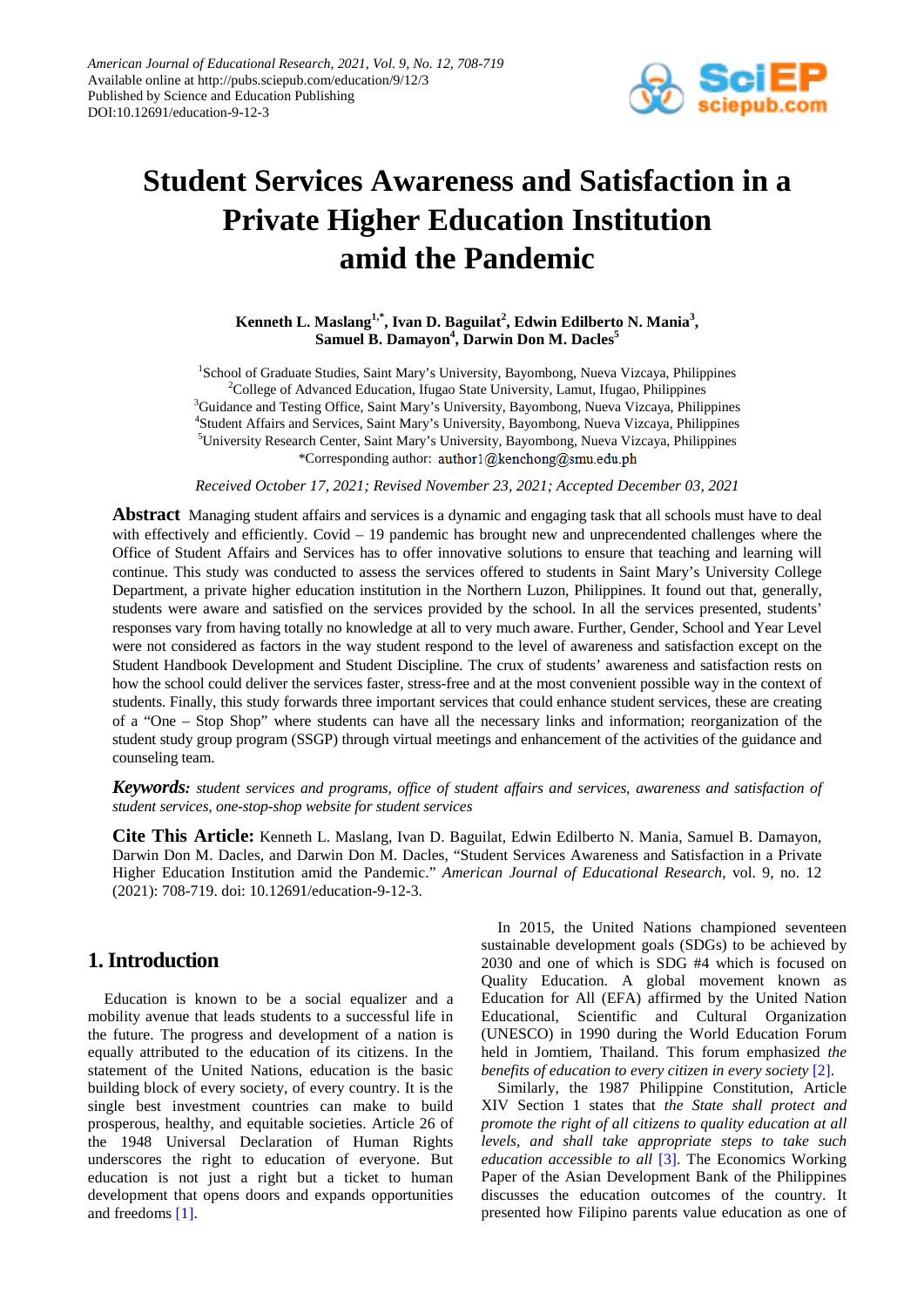the most important legacies they can impart to their children. They also believe that having a better education opens opportunities that would ensure a good future and eventually lift them out of povert[y \[4\].](#page-10-3)

For education to transpire and achieve its aims, schools possess the pivotal role to make education come into fruition. School is typically defined as a learning institution designed to provide spaces and environments for the teaching of students under the direction of teachers. It is a place where an individual is developed holistically as programs and activities are designed for student development.

Deepika Sharma, a Principal of SRS International School, stated that it is in school that learners are exposed to various sources from whom they can imbibe immense knowledge which are instrumental for their development. Schools play an important role in molding a nation's future by facilitating all round development of its future citizens [\[5\].](#page-10-4) Schools, as institutions of learning, whether in the basic education or in higher education, provide avenues of learning, apart from the classroom. Activities are designed to provide opportunities for students to develop their faculties, as well as services made available by the educational institutions to support the learners.

In the United States, student affairs professionals' focus was on the development of the "whole student" which refers to the student's intellectual capacity and achievement, emotional make-up, physical condition, social relationships, vocational aptitude and skills, moral and religious values, economic resources, and aesthetic appreciations [\[6\].](#page-10-5)

The report entitled *Student Personnel Point of View* issued by the American Council on Education in 1937 is known as a foundation document for student affairs. The said report was developed based on the principle that gave emphasis to the importance of the student's holistic development. The report likewise stressed the necessity of coordinating student personnel functions with other programs and services in the campu[s \[7\].](#page-10-6)

In the American context, colleges and universities have the division of student affairs that provide services to students and support the educational mission of the institution. Examples of these services are academic support services, academic advising, admissions, alcohol and drug education programs, career services, campus ministries, community service and service learning, counseling, financial aid, food services, fraternities and sororities, health centers, housing and residence life, multicultural programs, orientation, recreational sports, student activities, student discipline, and wellness programs [\[6\].](#page-10-5)

In the Philippine context, the Commission on Higher Education (CHED) issued the CHED Memorandum Order No. 09 Series of 2013, known as the Enhanced Policies and Guidelines on Student Affairs and Services. Section 04 of the said CMO states: "An educational institution seeks to form individuals who can later become productive citizens of the country and the world. Its responsibility is not only confined to the teaching and development of job skills, but also to the acquisition of life skills and values. The individuals produced by the educational institution should be able to contribute positively to the progress of his/her country, and to the improvement of the human conditions [\[8\].](#page-10-7)"

Student Affairs and Services therefore must systematically and deliberately address this end objective of producing citizens suited to the aims of the country and of humanity. Higher education institutions must provide a set of student-centered services in support of academic instruction intended to facilitate holistic and well-rounded student development for active involvement as future responsible citizens and leaders. These shall be collectively known as Student Affairs and Services [\[8\].](#page-10-7)"

With regard to student affairs in the Department of Education, the executive arm of the government responsible for ensuring access to, promoting equality in, and improving the quality of basic education, a Center for Students and Co-Curricular Affairs was established. It is a response to popular calls for active youth participation in nation-building, and an innovation in the DepEd system in order to improve its delivery of services, particularly in terms of youth and student affairs [\[9\].](#page-10-8)

The Center for Students and Co-Curricular Affairs is committed to advance holistic and quality education for all, and focuses on addressing problems, issues, gaps, and concerns of youth and students outside the formal classroom atmosphere. Its mission is to enhance education by providing holistic and quality co-curricular program, projects, and activities that will prepare the Filipino children and youth towards global competition [\[9\].](#page-10-8)

Student affairs and services are very vital in providing a productive and meaningful life for the students. They work in collaboration with the academic and administrative aspects of the educational institutions. It is therefore imperative that students get the best student services rendered by their schools.

Against this background is the pandemic that disrupted the world in the first quarter of year 2020. The novel coronavirus is a new strain of coronavirus that has not been previously identified in humans. Virus has caused severe pneumonia in several cases in China and has been exported to a range of countries and cities. Last February 12, 2020, the World Health Organization (WHO) announced that the novel disease is officially called Coronavirus Disease 19 or COVID-19, and the virus infecting was referred to as COVID-19 virus [\[10\].](#page-10-9)

An emergency task force was formed in the Philippines known as Inter-agency Task Force (IATF) and part of the national protocol mandated all schools to be closed in March and April, 2020 as part of the enhanced community quarantine (ECQ). When the quarantine was relaxed to modified enhanced community quarantine (MECQ) and to general community quarantine (GCQ), the schools have to go through online flexible learning (synchronous and asynchronous), modular and distance learning. Education has changed dramatically, with the distinctive rise of elearning, whereby teaching is undertaken on digital platforms as a result of COVID-19 [\[11\].](#page-10-10)

The health threats posed by the pandemic, a sudden shift to distance learning, and additional responsibilities of learners together with their parents and guardians at home have yielded a stressful and demanding context for educators' workload. It was identified by Levine [\[12\]](#page-11-0) that equity is more challenging brought by closure of the pandemic where teachers try serving learners online or through phone calls and other platforms. At this time, more than ever, the Office of Student Affairs and Services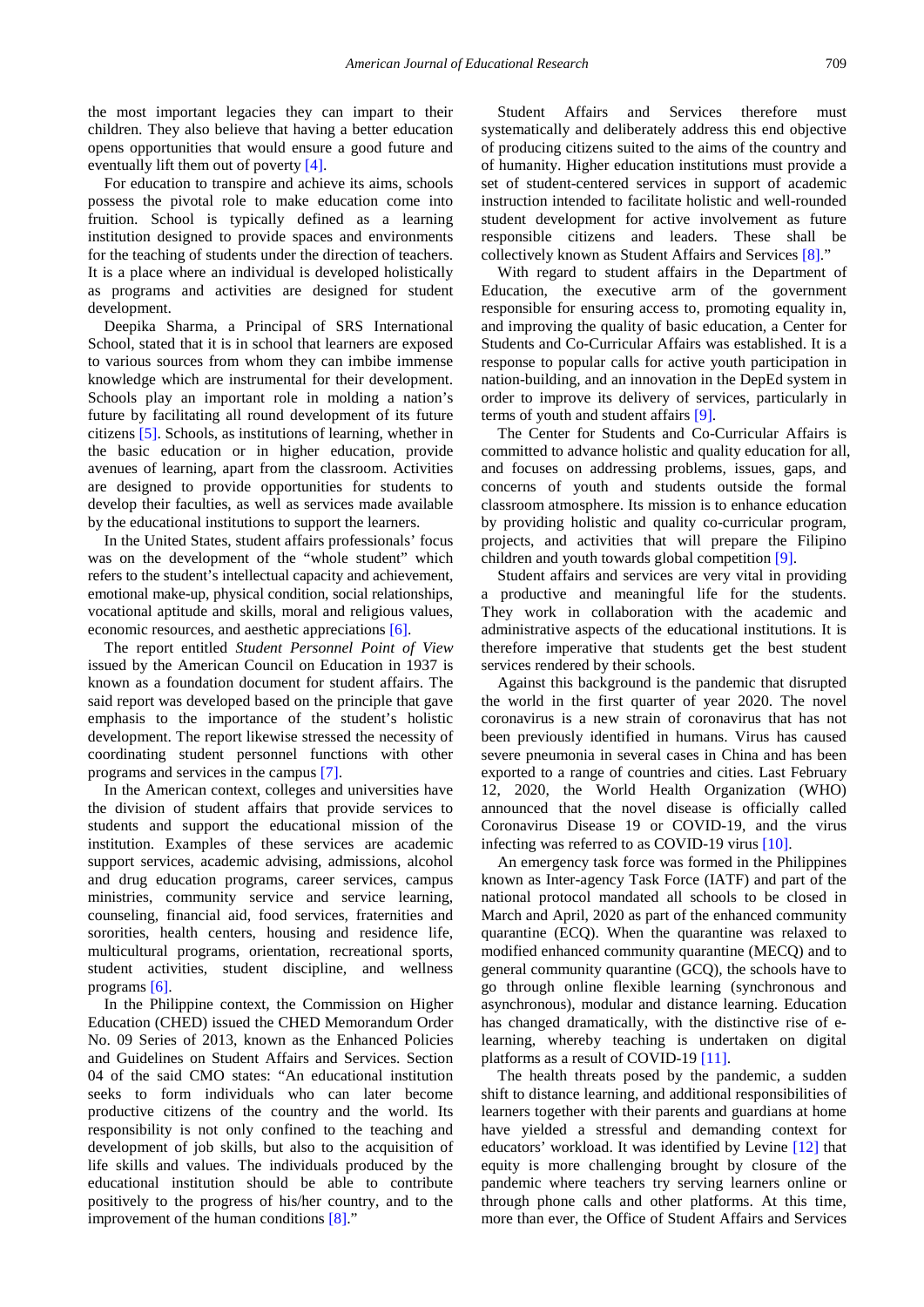(OSAS) are compelled to shape and offer solutions to challenges, and craft innovative responses to ensure that teaching and learning will continue.

In Saint Mary's University, Bayombong, Nueva Vizcaya, Philippines, it has proven its missionary nature as it has been so strong to provide, first and foremost, the needs of the studentry and employees. In the effort to keep and shelter its stakeholders, the university managed to come up with contextualized solutions. In the first circular it had released a month after the declaration of ECQ, it greatly considered the plight of students and their safety and well-being became its paramount considerations.

Saint Mary's University also responded to the challenges of flexible learning and the adjustment of relevant learning outcomes through its tagline *Compassionate Teaching in CALMS.* This means that the entire faculty members and staff are committed through the SMU Course Augmenting Learning Management System. The core values of compassionate teaching are symbolically presented by 4 Cs – Communication, Clarity, Connection and Care. Hence, the school aligned its policies to the mandate of the Commission on Higher Education (CHED) regarding flexible learning and considered the welfare of students as its ultimate stakeholder.

The support systems are carefully laid down for the benefit of students, these are the: Department of Student Affairs, Accounting Office, Registrar's Office, Guidance Office, University Clinic and the offices of Academic Deans are twenty four hours open virtually. The faculty members are also enjoined to look for the well-being of students by checking on them regularly and making sure that instructions and submission of requirements are being carried out relative to the principles of SMU – CALMS [\[13\].](#page-11-1)

With these entire backdrop and the pandemic continues to affect the lives of students around the world, this study was conceptualized. It aimed to provide a picture of students' level of awareness and satisfaction over the different student services and programs of Saint Mary's University and to come up with recommendations that could help students survive the succeeding school years.

#### **1.1. Statement of the Problem**

This study generally endeavored to evaluate the various student services and programs for school year 2020 – 2021 at Saint Mary's University, Bayombong, Nueva Vizcaya. Specifically, it sought to answer the following:

- 1. What is the profile of students in terms of the following:
- 1.1 Gender;
- 1.2 School;
- 1.3 Year Level?

2. What is the level of awareness and satisfaction of students over the following services?

- 2.1 Information and Orientation Services;
- 2.2 Guidance and Counseling Services;
- 2.3 Student Handbook Development;
- 2.4 Student Council and Organizations Program;
- 2.5 Student Discipline;
- 2.6 The Marian;
- 2.7 Admission Services;
- 2.8 Scholarship and Financial Assistance Services;
- 2.9 Multi-Faith Services (Christian Formation);
- 2.10 E- Sports Activities; and
- 2.11 Culture and the Arts?

3. Are there significant differences on the responses when grouped according to profile variables?

4. What enhancement activities, policies and/or programs could be crafted to improve the existing student services and developmental programs?

#### **1.2. Conceptual Framework of the Study**

Managing student services is a gargantuan job that any school has to deal with. The duties and responsibilities range from mental to physical aspects of student life in the school. [\[14\]](#page-11-2) opined that *the classroom is not the sole province of student learning. Learning is interwoven throughout the students' college experience—from the day they move into their first dormitory as freshmen until the day they hold a diploma in hand.* Managing student services may vary depending on what type of institution one is relating with.

Foremost of the basic and universal law bestowed to administrators, teachers and staff of any higher education institution (also conferred upon those in the basic education institution) is the doctrine of *in loco parentis* or literally known as "in place of the parent". This was developed during the colonial era of American higher education, it endowed schools, colleges and universities to manage students closely, as students were viewed in those times as emotionally immature and requiring strict adult supervision. During the American colonial era, schools which were often poorly staffed, with faculty serving as live-in teachers who supervised the students in the dormitories and dining halls as well as in the classrooms. Rules and regulations then were developed that governed students' behavior, conduct, and dress, and these were enforced even when students were not on the college premises [\[14\].](#page-11-2)

From this historical beginning of managing student affairs, foremost of the duties and responsibilities of the OSAS is to educate students in a holistic way. As the cliché goes, learning does not occur exclusively within the four corners of the classroom; hence, the school needs educate students mentally, physically, emotionally, conscious of socio-cultural values, even politically and economically, and of course, spiritually. Therefore, the OSAS have to create programs, projects or activities not only for requirements of any accrediting body or to showoff to outside communities but that will create an impact for the growth and development of students as well.

Next is the unconditional care for students. Since it is the OSAS job to manage student affairs and services, it should be the last office in the school that will take advantage of their weaknesses. Long (2012) forwarded that those professionals working on the affairs and services of students should respect them as individuals who matter and who have dignity. They should recognize that each student is unique in his or her own personal experiences, circumstances, and needs. Lastly, they have to always consider that each student deserves attention, respect, and fair treatment.

Third is to serve the students in a professional manner. Since they are studying a certain profession in a formal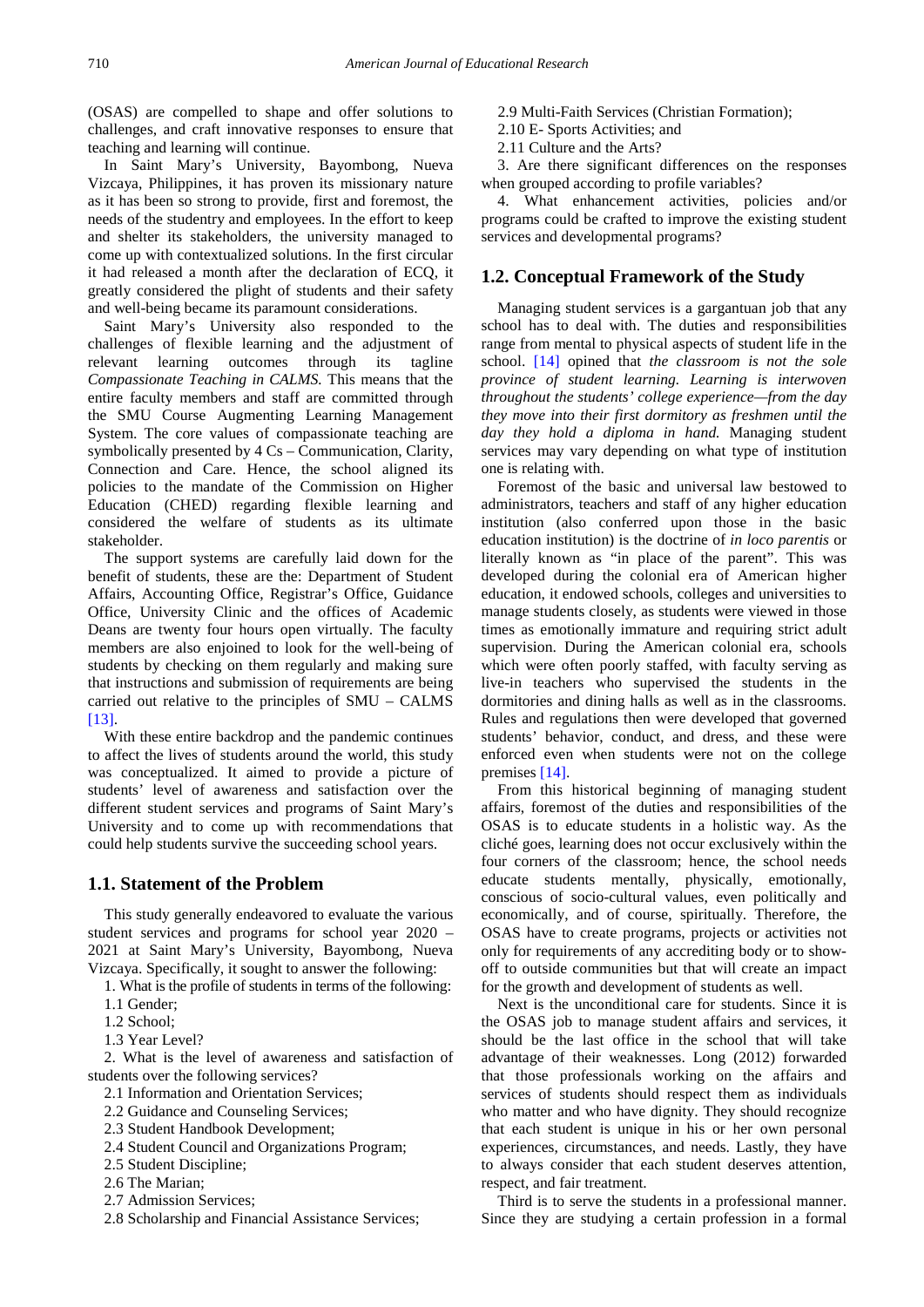classroom, students are also expected to be managed professionally. This is maybe an obvious responsibility as an administrator of student affairs but sort of a reminder because sometimes the very essence of being a manager is neglected when emotions are mixed with legal and spiritual battle.

Fourth is to promote a community of students and not a division among themselves. Competitions of students and choosing the best among student leaders maybe a usual undertaking in the management of student affairs but after the results, at the end of the day, camaraderie and solidarity should always prevail. Elections and competitions like academic, cultural and sports should always be for unity and bringing the best of students' character. Students would compete with each other to improve and develop and not to create conflict with fellow students.

The last but not the least duty of OSAS is to impose equality in the studentry. Sometimes, equality is not always "equality of all" but sometimes "equality of equals". This means, there are times that all students should be treated equally like all of them should wear their uniform and ID but sometimes, there could be differences in treatment like freshmen can be given a little of leniency over students in higher years. Since the school is inclusive to all types of students such as with those high IQ and the below average ones, students from various indigenous cultural communities, students who are physically challenged, and many more, the rules and regulations should not be generally for all but according to the nature of students. The rules and regulations should not be like a shoe that could fit all the students. The OSAS should become flexible and ready to accommodate differences among students. But most of all, it should be ready to face responsibilities and consequences whether the end could not justify the means it employed.

Finally, Long [\[14\]](#page-11-2) mentioned some emerging issues in student affairs which include: diversity; student safety and security; mental health issues; parent involvement; campus environments; alcohol issues; and role of technology. In summary, Long stated that managing student affairs in higher education is complex – these range from admission to the exit of students from the school.

## **2. Methodology**

This study made use of quantitative approach through the descriptive and comparative methods. The technique in gathering data was through online survey using the Google Form. The descriptive part covered the presentations of the: profile of students in terms gender, school and year level; level of awareness and satisfaction of students over the following services: Information and Orientation Services, Guidance and Counseling Services, Student Handbook Development, Student Council and Organizations Program, Student Discipline, The Marian, Admission Services, Scholarship and Financial Assistance Services, Multi-Faith Services (Christian Formation), E- Sports Activities; and Culture and the Arts. Meanwhile, the comparative part included the significant differences on the responses when grouped according to profile variables.

The study was conducted in Saint Mary's University, College Department. A private Catholic HEI in Bayombong, Nueva Vizcaya, Philippines supervised by the *Congregatio Immaculati Cordis Mariae* (CICM). The vision statement relates that SMU is a premier CICM Catholic educational institution drawn into communion by the Wisdom of God, dedicated to forming persons exemplifying excellence, innovation and Christ's mission. Its motto in Latin is *Sapientia a Deo* or Wisdom from God in English. It accommodates students mostly in Nueva Vizcaya but some feeder schools include the provinces of Quirino, Ifugao, Isabela and Cagayan. SMU is one of the top performing schools/university in Region II.

The sampling process was in random. The link of the Google Form was posted in various students' group chat and then gathered after a month. [Table 1](#page-3-0) shows the total respondents and the summary of enrollment for the first and second semester as provided by the University Registrar.

The research instrument was modified from the earlier study conducted by the OSAS regarding student services and programs for School Year 2019 – 2020. This time an evaluation for school year 2020 – 2021, the year when the mode of learning shifted to virtual classes, synchronous and asynchronous, because of Covid- 19 pandemic. There were eleven services presented in the questionnaire, these were the services and programs that actually offered to students, these are: Information and Orientation Services, Guidance and Counseling Services, Student Handbook Development, Student Council and Organizations Program, Student Discipline, The Marian, Admission Services, Scholarship and Financial Assistance Services, Multi-Faith Services (Christian Formation), E- Sports Activities; and Culture and the Arts.

A four-likert scale was used and expressed in the following: A) Level of Awareness:1 – 1:49: Not Aware; 1.5 – 2.49: Slightly Aware; 2.5 – 3.49: Aware; 3.5 – 4.0: Very Aware; B) Level of Satisfaction: 1 – 1:49: Not Satisfied; 1.5 – 2.49: Slightly Satisfied; 2.5 – 3.49: Satisfied; 3.5 – 4.0: Very Satisfied.

## **3. Results and Discussions**

#### **3.1. Profile of Respondents**

Gender, school and year level were taken as the respondents profile variables. These were perceived to be important since these are objective and distinguishing features of the students. [Table 1](#page-3-0) presents the frequency and percent of these profile variables.

**Table 1. Respondents of the Study with their Profile Variables**

<span id="page-3-0"></span>

| Gender                                       | f  |     |                         |          |  | % School f % Year Level f       |          | $\frac{6}{9}$ |
|----------------------------------------------|----|-----|-------------------------|----------|--|---------------------------------|----------|---------------|
| Female                                       |    |     | 662 71.9 SAB            | 398 43.3 |  | First                           |          | 330 35.9      |
| Male                                         |    |     | 225 24.4 SEAIT 123 13.4 |          |  | Second                          | 472 513  |               |
| Prefer not to                                | 33 | 3.7 |                         |          |  | SHANS 225 24.4 Third            | 114 12.4 |               |
| say                                          |    |     |                         |          |  | STEH 174 18.9 Fourth/Fifth 4 .4 |          |               |
| Frequency = $920$ , Percent = $100$<br>Total |    |     |                         |          |  |                                 |          |               |

As shown, in terms of gender, 662 or 71.9% were females and 225 or 24.4% were males. With regard to the school, there were 398 or 43.3% were from the School of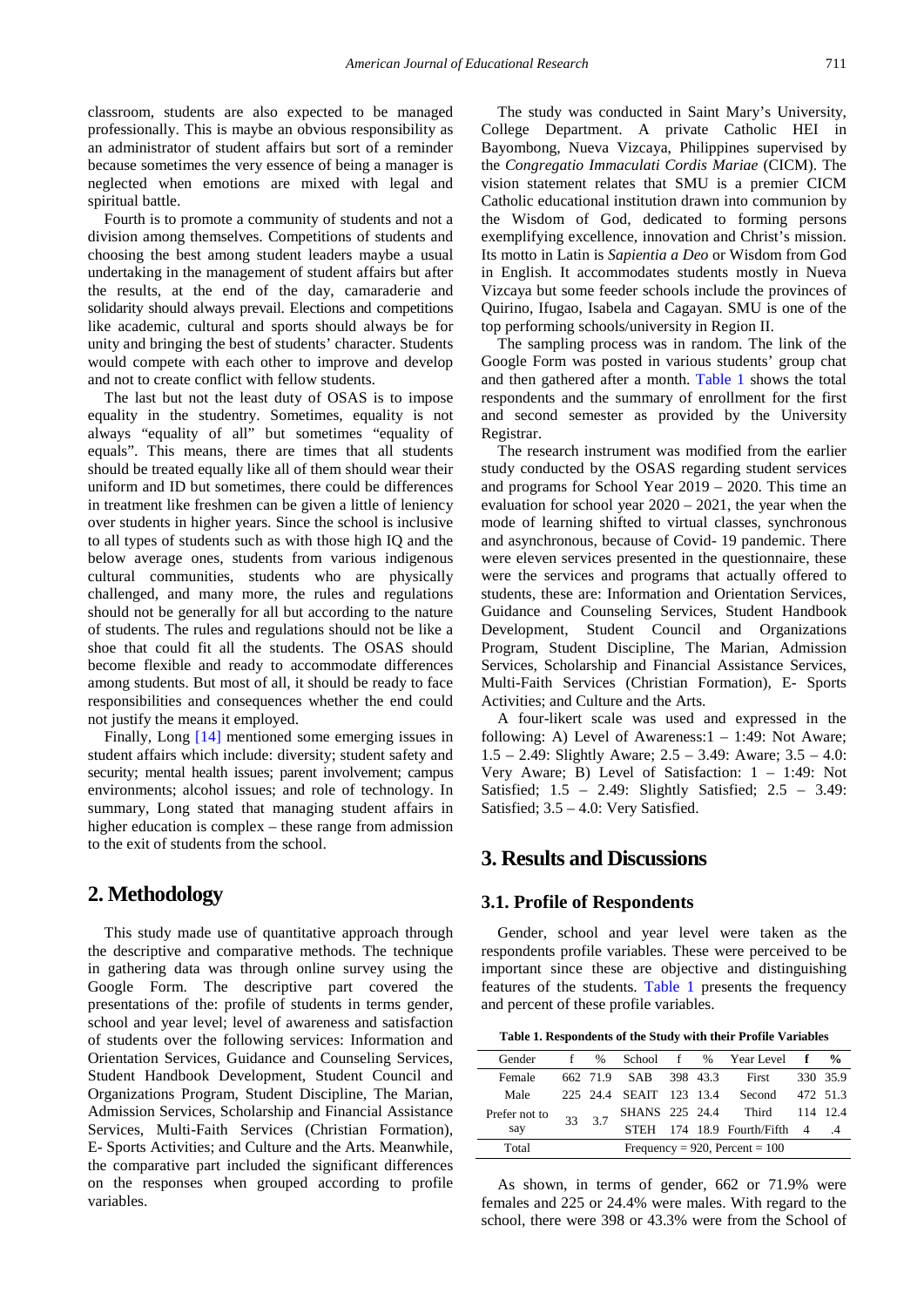Accountancy and Business, 123 or 13.4% came from School of Engineering Architecture and Information Technology; 225 or 24.4% were from School of Health and Natural Sciences; and 174 or 18.9% came from School of Teacher Education and Humanities. Lastly, for year level, there were 330 or 35.9% were first year students, 472 or 51.3% came from the second year, 114 or 12.4% were from the third year and 4 or .4% from the fourth and fifth year.

All in all, there were 920 respondents in the study. Based on the above table, it could also be inferred that this study was dominated by female students, who are from SAB and at the second year level.

## **3.2. Level of Awareness and Satisfaction**

#### **3.2.1. Information and Orientation Services**

It was evident in [Table 2](#page-4-0) that the surveyed students were generally aware and satisfied on the information and orientation services provided by the university. The highest rating was on the statement that *the university has Online School Management Information System (eSMIS) where pertinent information about the school, enrolment, payment, among others, could easily be accessed* (Mn=3.35). Meanwhile the lowest was on the following question: *Are you aware that there is an open line communication with the school administration regarding university programs, projects and activities (PPA) affecting students?* The students here were (Mn=2.62) aware but slightly satisfied (Mn=2.44) on the services provided.

Information and orientation services are considered to be very important for students as these would provide initial knowledge and what to expect about the school structures and functions.

## **3.2.2. Guidance and Counseling Services**

[Table 3](#page-4-1) shows that the students were also aware and satisfied on the guidance and counseling services of the university. The highest was on the statement that *the guidance office ensures privacy and confidentiality during virtual counselling sessions* (Mn=3.39). Meanwhile, the lowest was on the statement that *the University has an accessible website where significant information about the guidance office could be found* (Mn=2.65).

Guidance and counseling services are indeed vital in this time of pandemic. The guidance counselors of the university are perceived to have been doing their jobs to the best of their capabilities. They also adhered to the important etiquettes of counseling such as catering to the different needs of studentss and maintaining privacy of whtever being transpired in all counseling sessions.

#### **3.2.3. Student Handbook Development**

[Table 4](#page-5-0) provides the rating of students on the student handbook development. In general, the students were aware but not slightly satisfied. Their highest rating was on the idea that *students are made aware of the provisions of the student handbook through orientation programs and other means, i.e. circulars* (Mn=3.29). Their lowest rating was on the statement that *the student handbook is updated with the new rules and regulations, policies and other pertinent and related laws, particularly in relation to Covid 19 protocols* (Mn=2.12).

|  |  |  |  | Table 2. Level of Awareness and Satisfaction in terms of Information and Orientation Services |  |  |
|--|--|--|--|-----------------------------------------------------------------------------------------------|--|--|
|--|--|--|--|-----------------------------------------------------------------------------------------------|--|--|

<span id="page-4-0"></span>

| Information and Orientation Services<br>Mn                                                          |      | Level of Awareness |           |      | Level of Satisfaction |           |  |
|-----------------------------------------------------------------------------------------------------|------|--------------------|-----------|------|-----------------------|-----------|--|
|                                                                                                     |      | <b>SD</b>          | <b>OD</b> | Mn   | <b>SD</b>             | QD        |  |
| 1. The university has Online School Management Information System (eSMIS) where                     |      |                    |           |      |                       |           |  |
| pertinent information about the school, enrolment, payment, among others, could easily be           | 3.35 | .74                | Aware     | 2.75 | .72                   | Satisfied |  |
| accessed.                                                                                           |      |                    |           |      |                       |           |  |
| 2. Are you aware that the university conducts virtual orientation programs to all students to       | 2.71 | .89                | Aware     | 2.61 | .78                   | Satisfied |  |
| help them adjust and adapt to life in tertiary education.                                           |      |                    |           |      |                       |           |  |
| 3. Are you aware that the University has a mechanism to inform the students about                   | 2.91 | .84                | Aware     | 2.89 | .78                   | Satisfied |  |
| programs and activities that are responsive to their needs.                                         |      |                    |           |      |                       |           |  |
| 4. Are you aware that there is an open line communication with the school administration            | 2.62 | .90                | Aware     | 2.44 | .82                   | Slightly  |  |
| regarding university programs, projects and activities (PPA) affecting students.                    |      |                    |           |      |                       | Satisfied |  |
| 5. Are you aware that students are well informed and well oriented about university's               |      |                    |           |      |                       |           |  |
| Programs, Projects and Activities in various media ( <i>i.e.</i> like policy on discipline, student | 3.01 | .76                | Aware     | 2.93 | .76                   | Satisfied |  |
| services, scholarships).                                                                            |      |                    |           |      |                       |           |  |
| Overall Mean                                                                                        | 2.92 | .83                | Aware     | 2.72 | .77                   | Satisfied |  |

| Table 3. Level of Awareness and Satisfaction in terms of Guidance and Counseling Services |  |  |
|-------------------------------------------------------------------------------------------|--|--|
|-------------------------------------------------------------------------------------------|--|--|

<span id="page-4-1"></span>

| Guidance and Counseling Services                                                                                       |      | <b>Level of Awareness</b> |       |      | Level of Satisfaction |           |  |
|------------------------------------------------------------------------------------------------------------------------|------|---------------------------|-------|------|-----------------------|-----------|--|
|                                                                                                                        |      | <b>SD</b>                 | QD    | Mn   | <b>SD</b>             | QD        |  |
| 1. The University has an accessible website where significant information about the<br>guidance office could be found. | 2.65 | .90                       | Aware | 2.76 | .84                   | Satisfied |  |
| 2. The guidance office is staffed with qualified, committed and compassionate<br>counselors.                           | 3.29 | .77                       | Aware | 3.20 | .77                   | Satisfied |  |
| 3. There are programs of the Guidance office that caters to the different and various<br>needs of the students.        | 3.0  | .85                       | Aware | 2.99 | .85                   | Satisfied |  |
| 4. The guidance office has an adequate and appropriate follow-up and referral<br>schemes in counseling students.       | 2.99 | .83                       | Aware | 2.93 | .83                   | Satisfied |  |
| 5. The guidance office ensures privacy and confidentiality during virtual counselling<br>sessions.                     | 3.39 | .84                       | Aware | 3.45 | .82                   | Satisfied |  |
| Overall Mean                                                                                                           | 3.06 | .83                       | Aware | 3.07 | .82                   | Satisfied |  |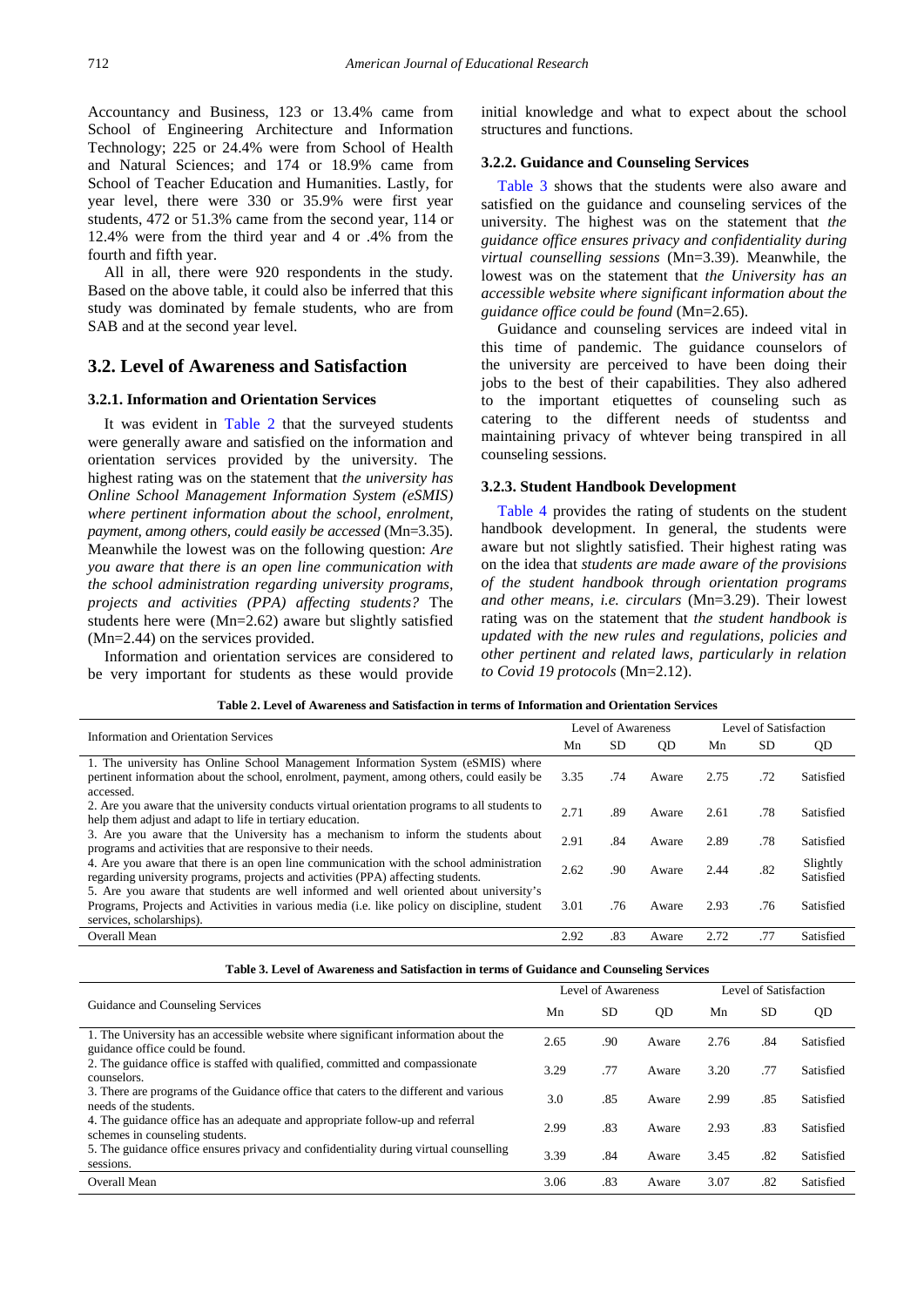CHED memorandum on student serverices and programs provide that the manual should be updated annually, however, this is one of the most difficult services to be updated since it has to go through myriad of proof readings, comments and suggestions. The solution in most universities is to come up with bulletin boards for posting of updates on the various services for students and the updating of manual are being done gradually. Since the conditions at present regarding Covid-19 effects are very fluid where changes happen anytime, such updates in the Student Handbook or Manual may not really be performed on time.

#### **3.2.4. Student Council and Organizations Program**

[Table 5](#page-5-1) reflects that most of the students surveyed were aware and satisfied on the students council and organization programs. The highest rating was on the statement that *each student was given ample opportunities to know and elect his or her student representative to the student council* (Mn=2.95). The lowest was on the accessibility of website where the officers are available for consultation by students when needed (Mn=2.67).

Again, there were students here who complained on the accessibility of website just like the previously mentioned student services. There is relly a need to improve on this digital concern so students could also be eased on their problems in connecting to various SMU online accounts. However, in general the students were aware and satisfied.

#### **3.2.5. Student Discipline**

[Table 6](#page-5-2) showed that the students surveyed were aware and satisfied regarding stuent discipline. Their highest rating was on the statements that the officers in charge of discipline (ADSAS for Men and Women) participate in the formulation of policies on student discipline (Mn=3.19). Meanwhile, the lowest rating was on the statement that there is proper dissemination or explanation of provisions of the student handbook on student discipline (Mn=2.66).

Behaviors and activities adhering to the standardized student discipline in this time of pandemic were all focused on the virtual classrooms and platforms. In this light, the Vice President for Academic Affairs included at the Leaarning Management System (LMS) of SMU some policies and guidelines for students and teachers. These are being updated every now and then relative to the national IATF pronouncements. Many of these policies and guidelines also speak about the schools clean, safe, friendly and safety (CHSF) environment program.

| Table 4. Level of Awareness and Satisfaction in terms of Student Handbook Development |  |
|---------------------------------------------------------------------------------------|--|
|---------------------------------------------------------------------------------------|--|

<span id="page-5-0"></span>

|                                                                                                                                                                          |      |     | Level of Awareness    | Level of Satisfaction |     |                           |  |
|--------------------------------------------------------------------------------------------------------------------------------------------------------------------------|------|-----|-----------------------|-----------------------|-----|---------------------------|--|
| <b>Student Handbook Development</b><br><b>SD</b><br>Mn                                                                                                                   |      | QD  | Mn                    | <b>SD</b>             | QD  |                           |  |
| The student handbook is updated with the new rules and regulations, policies<br>and other pertinent and related laws, particularly in relation to Covid 19<br>protocols. | 2.12 | .80 | <b>Slightly Aware</b> | 2.16                  | .84 | <b>Slightly Satisfied</b> |  |
| The student handbook is made into accessible formats, <i>i.e.</i> electronic, for<br>dissemination, information and guidance of students and other stakeholders.         | 2.29 | .77 | <b>Slightly Aware</b> | 2.20                  | .78 | <b>Slightly Satisfied</b> |  |
| Students, through the SCC officers, are represented in the development and<br>revision of the student handbook.                                                          | 3.0  | .85 | Aware                 | 2.16                  | .83 | <b>Slightly Satisfied</b> |  |
| There is an office responsible for the implementation of the provisions of the<br>student handbook.                                                                      | 2.99 | .83 | Aware                 | 2.33                  | .82 | <b>Slightly Satisfied</b> |  |
| Students are made aware of the provisions of the student handbook through<br>orientation programs and other means, <i>i.e.</i> circulars.                                | 3.29 | .82 | Aware                 | 2.98                  | .82 | Satisfied                 |  |
| Overall Mean                                                                                                                                                             | 2.74 | .81 | Aware                 | 2.37                  | .82 | <b>Slightly Satisfied</b> |  |

#### **Table 5. Level of Awareness and Satisfaction in terms of Student Council and Organizations Program**

<span id="page-5-1"></span>

| <b>Student Council and Organizations Program</b>                                                                                             |      | Level of Awareness |       |      | Level of Satisfaction |           |  |
|----------------------------------------------------------------------------------------------------------------------------------------------|------|--------------------|-------|------|-----------------------|-----------|--|
|                                                                                                                                              |      | <b>SD</b>          | QD    | Mn   | <b>SD</b>             | QD        |  |
| 1. The University supported the election at large by the students of their official<br>representative to the University administration.      | 2.93 | .92                | Aware | 2.91 | .82                   | Satisfied |  |
| 2. Each student was given ample opportunities to know and elect his or her student<br>representative to the student council.                 | 2.95 | .95                | Aware | 2.86 | .93                   | Satisfied |  |
| 3. The Student Central Council (SCC) has an accessible website where its officers are<br>available for consultation by students when needed. | 2.67 | .98                | Aware | 2.70 | .90                   | Satisfied |  |
| 4. The SCC officers are visibly active and functioning well in representing the student<br>body to the university administration.            | 2.80 | .87                | Aware | 2.84 | .86                   | Satisfied |  |
| 5. The SCC officers are visibly active through its programs and activities designed for<br>the promotion of student welfare and development. | 2.83 | .83                | Aware | 2.82 | .84                   | Satisfied |  |
| Overall Mean                                                                                                                                 | 2.84 | .91                | Aware | 2.83 | .87                   | Satisfied |  |

| Table 6. Level of Awareness and Satisfaction in terms of Student Discipline |
|-----------------------------------------------------------------------------|
|-----------------------------------------------------------------------------|

<span id="page-5-2"></span>

| <b>Student Discipline</b>                                                                                                                                 |      | Level of Awareness |       | Level of Satisfaction |     |           |
|-----------------------------------------------------------------------------------------------------------------------------------------------------------|------|--------------------|-------|-----------------------|-----|-----------|
|                                                                                                                                                           |      | SD.                | 0D    | Mn                    | SD  | QD        |
| 1. The officers in charge of discipline (ADSAS for Men and Women) participate in the<br>formulation of policies on student discipline.                    | 3.19 | .86                | Aware | 3.15                  | .79 | Satisfied |
| 2. There is proper dissemination or explanation of provisions of the student handbook on<br>student discipline.                                           | 2.66 | .88                | Aware | 2.77                  | .86 | Satisfied |
| 3. There is a functional mechanism to address student grievance, i.e. reporting of<br>complaints and handling of disciplinary cases.                      | 2.84 | .87                | Aware | 2.71                  | .87 | Satisfied |
| 4. The university has gender and disability sensitive rules and regulations and violations<br>are dealt with by competent and gender sensitive personnel. | 3.0  | .91                | Aware | 3.01                  | .86 | Satisfied |
| Overall Mean                                                                                                                                              | 2.92 | .88                | Aware | 2.91                  | .85 | Satisfied |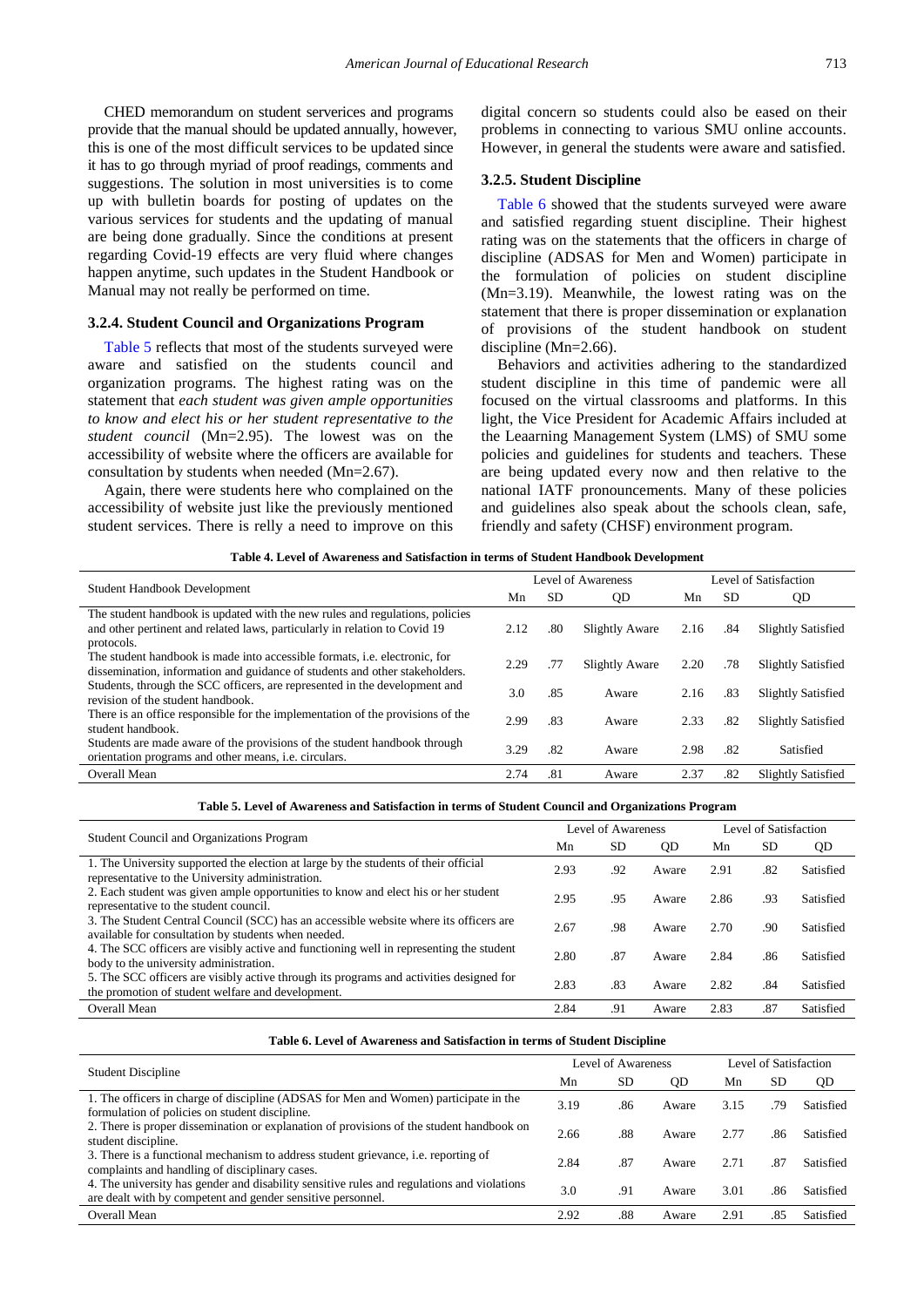<span id="page-6-0"></span>The Marian Level of Awareness Level of Satisfaction Mn SD QD Mn SD QD 1. There is an accessible website for the student paper and publication 1. There is an accessible website for the student paper and publication<br>where contributions of students may be submitted.<br>2.41 .89 Slightly Aware 2.44 .88 Slightly Satisfied 2. The Marian staff encourage students to submit their own contributions 2. The manal stari encourage students to submit their own contributions<br>
2.44 .92 Slightly Aware 2.52 .80 Slightly Satisfied<br>
2.44 .92 Slightly Aware 2.52 .80 Slightly Satisfied 3. The University clearly and openly supports responsible campus 3. The University clearly and openly supports responsible campus and the Campus Journalism Act of 1981. 3.04 .89 Aware 3.13 .78 Satisfied 4. The University students' publications are available to all students on F. The emversity statemes publications are available to an statemes on  $2.37$  .98 Slightly Aware 2.39 .86 Slightly Satisfied line. Overall Mean 2.57 .92 Aware 2.62 .83 Satisfied

**Table 7. Level of Awareness and Satisfaction in terms of The Marian (SMU Student Publication)** 

#### **3.2.6. The Marian**

It was apparent in [Table 7](#page-6-0) that most of the students surveyed were aware and satisfied in terms of the services provided buyThe Mrian, the official student publication of SMU. Their highest rating was on the idea that *the University clearly and openly supports responsible campus journalism and the Campus Journalism Act of 1981* (Mn=3.04). On the other hand, the lowest was again on the *accessibility of website for the student paper and publication where contributions of students may be submitted* (Mn=2.41).

It is gratifying to take note that most of the students surveyed perceived SMU as clearly and openly supporting responsible campus journalism. This is somehow a relief and an encouragement for students to air or write whatever they know as long as these would not violate other laws. It is also greatly expected that The Marian would support and promote the vision and missions of SMU.

#### **3.2.7. Admission Services**

For admission services, most of the students surveyed were aware and satisfied with what SMU is providing. Their highest rating was on the accesibility of the school's website (Mn=3.57) and the lowest was on the proper infomration f the guidelines to the students (Mn=2.99).

#### **3.2.8. Scholarship and Financial Assistance Services**

With regard to scholarship and financial assistance, the students were also aware and satisfied. Their highest rating was on the statement that *scholarship and financial assistance offered to poor but deserving students in various forms, i.e. as service scholarship or for working students* (Mn=3.65). This is second to the highest overall rating where the students were very aware and very satisfied. Their lowest was on the idea that *the structure and policies on scholarship are widely and promptly disseminated to students in various media* (Mn=3.20).

In SMU, scholarship and financial assistance, despite the pandemic, were generausly given to deserving students in various means such as having a sibling or siblings, service scholarship to the Marian writers and SCC officers, academic and entrance scholars, and the like. Aside from these, there are also scholarship grants from the government like DOST scholarship and *Tulong Dunong* of CHED.

#### **3.2.9. Multi-Faith Services (Christian Formation)**

[Table 10](#page-7-0) showed the ratings of students in terms of the Multi-Faith Services of the university. Here, most of the students were very aware and very satisfied. Their highest rating (also the highest rating so far) was on the observation that *the University admits students from different religious groups* (Mn=3.66).

| <b>Admission Services</b>                                                                                                                                                            |      | Level of Awareness | Level of Satisfaction |      |    |           |
|--------------------------------------------------------------------------------------------------------------------------------------------------------------------------------------|------|--------------------|-----------------------|------|----|-----------|
|                                                                                                                                                                                      |      | <b>SD</b>          | 0D                    | Mn   | SD | QD        |
| 1. The requirements and procedures for admission are in place with reasonable<br>accommodation for persons with disabilities, tribal groups, financially disadvantage and<br>others. | 3.11 | .82                | Aware                 | 3.20 | 77 | Satisfied |
| 2. There is a website with competent staff that takes charge of admission processes.                                                                                                 | 3.57 | .87                | Very Aware            | 3.37 | 77 | Satisfied |
| 3. Students are properly informed of the guidelines of the admission process.                                                                                                        | 2.99 | .82                | Aware                 | 3.09 | 78 | Satisfied |
| Overall Mean                                                                                                                                                                         | 3.22 | .84                | Aware                 | 3.22 |    | Satisfied |
|                                                                                                                                                                                      |      |                    |                       |      |    |           |

**Table 8. Level of Awareness and Satisfaction in terms of Admission Services**

**Table 9. Level of Awareness and Satisfaction in terms of Scholarship and Financial Assistance Services**

| Scholarship and Financial Assistance Services<br>Mn                                                                                                                                            |      |     | Level of Awareness | Level of Satisfaction |     |                |  |
|------------------------------------------------------------------------------------------------------------------------------------------------------------------------------------------------|------|-----|--------------------|-----------------------|-----|----------------|--|
|                                                                                                                                                                                                |      | SD  | OD                 | Mn                    | SD  | QD             |  |
| 1. Scholarship and financial assistance offered to poor but deserving students in<br>various forms, <i>i.e.</i> as service scholarship or for working students.                                | 3.65 | .74 | Very Aware         | 3.58                  | .75 | Very Satisfied |  |
| 2. Scholarship and financial assistance have clear structure and policies about<br>availability, qualification requirements and procedures for availment of<br>scholarships and financial aid. | 3.28 | .77 | Aware              | 3.29                  | .72 | Satisfied      |  |
| 3. The structure and policies on scholarship are widely and promptly<br>disseminated to students in various media.                                                                             | 3.20 | .82 | Aware              | 3.30                  | .79 | Satisfied      |  |
| Overall Mean                                                                                                                                                                                   | 3.38 | .78 | Aware              | 3.39                  | .75 | Satisfied      |  |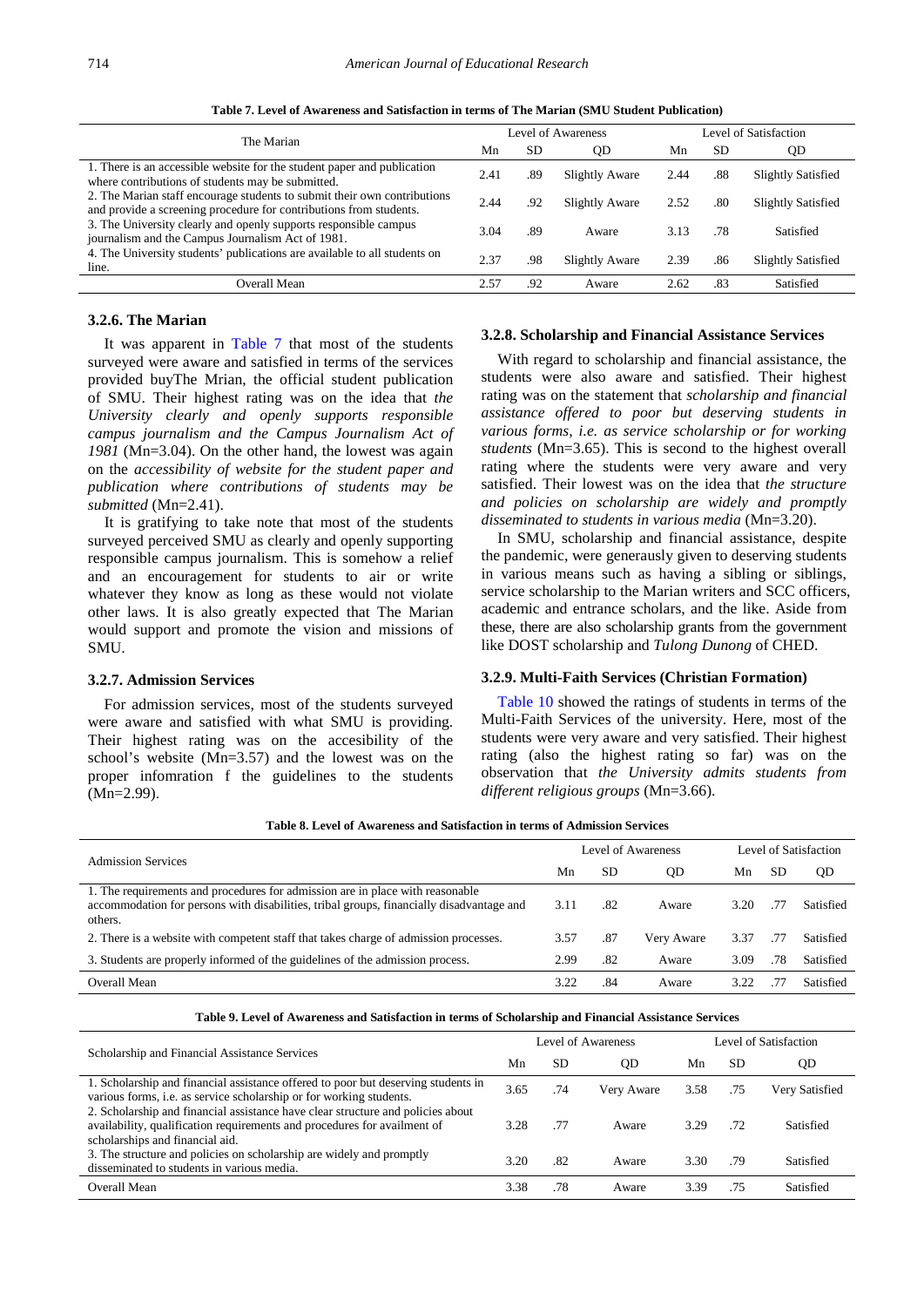<span id="page-7-0"></span>

|                                                                                                                              |      |     | Level of Awareness | Level of Satisfaction |     |                |  |
|------------------------------------------------------------------------------------------------------------------------------|------|-----|--------------------|-----------------------|-----|----------------|--|
| Multi-Faith Services (Christian Formation)                                                                                   | Mn   | SD  | OD                 | Мn                    | SD. | QD             |  |
| 1. The University admits students from different religious groups.                                                           | 3.66 | .67 | Very Aware         | 3.57                  | .68 | Very Satisfied |  |
| 2. The university encourages the community to ensure respect for students of<br>different religious beliefs.                 | 3.59 | .68 | Very Aware         | 3.55                  | .70 | Very Satisfied |  |
| 3. The university has an online streaming of Holy Eucharist Celebrations where<br>students could commune with God in prayer. | 3.60 | .71 | Very Aware         | 3.61                  | .69 | Very Satisfied |  |
| Overall Mean                                                                                                                 | 3.62 | 69  | Very Aware         | 3.58                  | .69 | Very Satisfied |  |

**Table 10. Level of Awareness and Satisfaction in terms of Multi-Faith Services (Christian Formation)**

The students also greatly commended on the online streaming of the Holy Eucharist celebration and the way the university encourages the community that respect for students of different religious beliefs are respected.

#### **3.2.10. Sports Activities**

With regard to sports, the university resorted to online games since there was no face-to-face encounters and here, generally, the students were aware (Mn=2.86) and satisfied (Mn=2.81).

#### **3.2.11. Culture and the Arts**

[Table 12](#page-7-1) presents the Level of Awareness and Satisfaction in terms of Culture and the Arts. Most of the students surveyed here were very aware (Mn=3.52) and were satisfied (Mn=3.28) on the activities conducted.

## **3.3. Significant Differences of the Responses when grouped according to Profile Variables**

## **3.3.1. Level of Awareness and Gender**

[Table 13](#page-7-2) provided that based on the p-values computed, there were significant differences of the responses regarding *student handbook development* (.04) and *student discipline* (Mn=.002)*.* Other p-values were all greater than .05 which indicates that there are no significant differences of responses on these students' services.

For both services where there were significant differences, it could be observed that the female students were more aware than male ones. One possible explanation here was on the unequal frequency of male and female respondents. There were about two third of the respondents who were females and only one third were males.

**Table 11. Level of Awareness and Satisfaction in terms of Sports Activities**

|                                                                                                               |      | Level of Awareness |       | Level of Satisfaction |     |           |
|---------------------------------------------------------------------------------------------------------------|------|--------------------|-------|-----------------------|-----|-----------|
| <b>Sports Activities</b>                                                                                      | Mn   | SD                 | OD    | Mn                    | SD  | OD        |
| There were programs and activities for physical fitness and<br>wellness (e-sports) intended for all students? | 2.96 | .98                | Aware | 2.91                  | .92 | Satisfied |
| Overall Mean                                                                                                  | 3.38 | .88                | Aware | 3.40                  |     | Satisfied |

<span id="page-7-1"></span>

| Table 12. Level of Awareness and Satisfaction in terms of Culture and the Arts                                                                                                                                                              |      |                    |            |                       |     |           |  |  |  |  |
|---------------------------------------------------------------------------------------------------------------------------------------------------------------------------------------------------------------------------------------------|------|--------------------|------------|-----------------------|-----|-----------|--|--|--|--|
| Culture and the Arts                                                                                                                                                                                                                        |      | Level of Awareness |            | Level of Satisfaction |     |           |  |  |  |  |
|                                                                                                                                                                                                                                             | Mn   | SD.                | OD         | Mn                    | SD  | QD        |  |  |  |  |
| The University had sets of activities or presentations that<br>promote culture and the arts and national pride and<br>consciousness among students (i.e. Activities during CHSF<br>Re-launching, Linggo ng mga Bagong Marian, Arts' Month)? | 3.52 | .71                | Very Aware | 3.28                  | .72 | Satisfied |  |  |  |  |
| Overall Mean                                                                                                                                                                                                                                | 3.45 | .78                | Aware      | 3.85                  | .75 | Satisfied |  |  |  |  |

<span id="page-7-2"></span>

| <b>Services</b>                                            | Gender    |     | N    |      | <b>SD</b> | Oualitative<br>Description | Sig.    | Decision  |  |
|------------------------------------------------------------|-----------|-----|------|------|-----------|----------------------------|---------|-----------|--|
|                                                            |           | f   | $\%$ |      |           |                            |         |           |  |
| Information and                                            | Male      | 225 | 71.9 | 2.95 | .90       | Aware                      |         |           |  |
| Orientation                                                | Female    | 662 | 24.4 | 3.05 | .88       | Aware                      | .128    | Accept Ho |  |
|                                                            | No Answer | 33  | 3.7  | 2.80 | .96       | Aware                      |         |           |  |
|                                                            | Male      | 225 | 71.9 | 3.06 | .84       | Aware                      |         |           |  |
| Guidance and Counseling                                    | Female    | 662 | 24.4 | 2.80 | .75       | Aware                      | .209    | Accept Ho |  |
|                                                            | No Answer | 33  | 3.7  | 2.90 | .76       | Aware                      |         |           |  |
|                                                            | Male      | 225 | 71.9 | 2.44 | .57       | <b>Slightly Aware</b>      |         |           |  |
| Student Handbook<br>Development                            | Female    | 662 | 24.4 | 2.94 | .78       | Aware                      | $.04*$  | Reject Ho |  |
|                                                            | No Answer | 33  | 3.7  | 3.01 | .76       | Aware                      |         |           |  |
|                                                            | Male      | 225 | 71.9 | 2.84 | .53       | Aware                      |         |           |  |
| <b>Student Council and</b><br><b>Organizations Program</b> | Female    | 662 | 24.4 | 2.94 | .74       | Aware                      | .220    | Accept Ho |  |
|                                                            | No Answer | 33  | 3.7  | 2.70 | .76       | Aware                      |         |           |  |
|                                                            | Male      | 225 | 71.9 | 2.42 | .75       | <b>Slightly Aware</b>      |         |           |  |
| <b>Student Discipline</b>                                  | Female    | 662 | 24.4 | 2.98 | .76       | Aware                      | $.002*$ | Reject Ho |  |
|                                                            | No Answer | 33  | 3.7  | 3.05 | .84       | Aware                      |         |           |  |

#### **Table 13. Significant Differences of Responses in terms of Level of Awareness and Gender**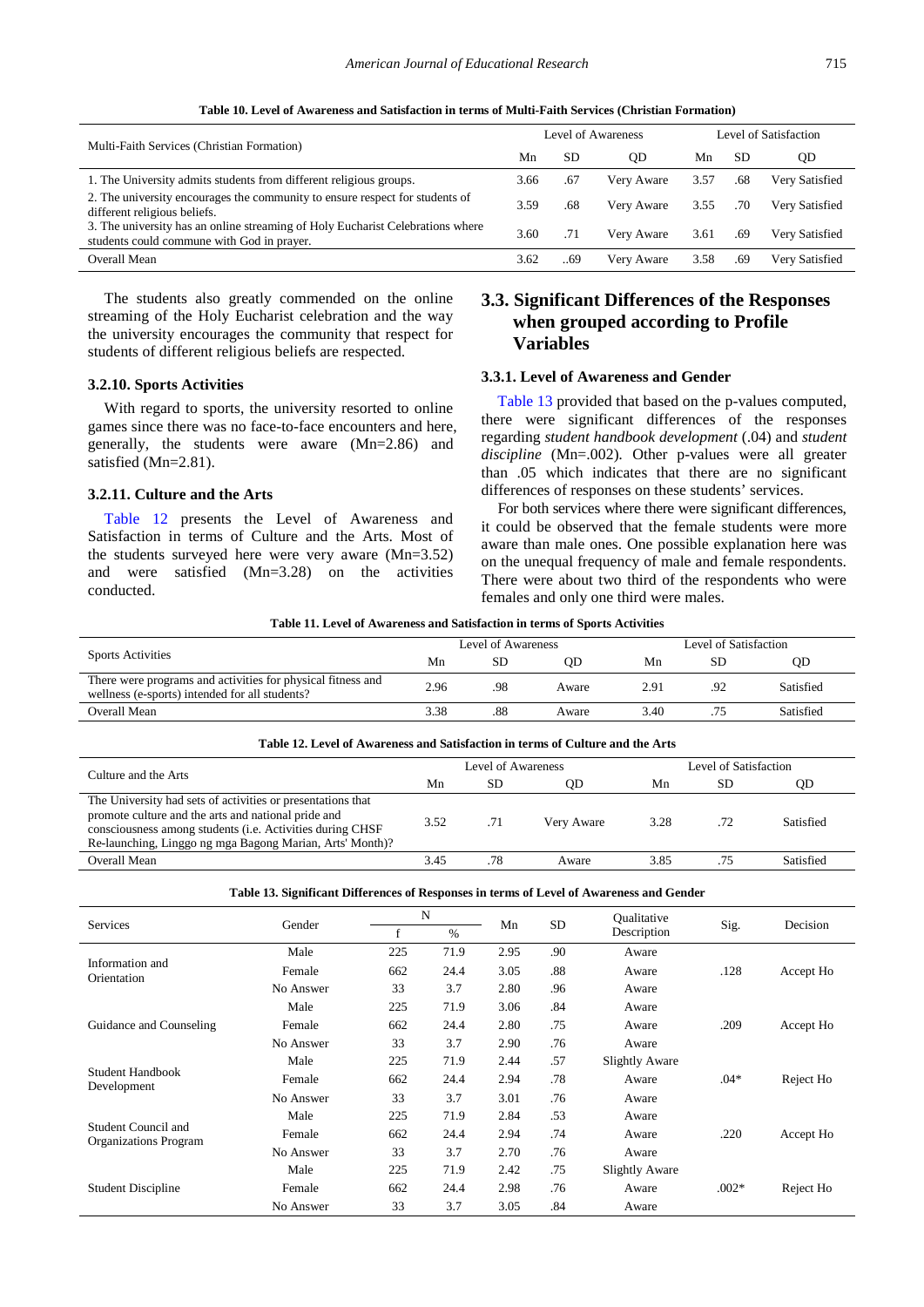|                                         |           |             | $\mathbf N$ |      |           | Qualitative |      |           |  |
|-----------------------------------------|-----------|-------------|-------------|------|-----------|-------------|------|-----------|--|
| Services                                | Gender    | $\mathbf f$ | $\%$        | Mn   | <b>SD</b> | Description | Sig. | Decision  |  |
|                                         | Male      | 225         | 71.9        | 2.57 | .56       | Aware       |      |           |  |
| The Marian                              | Female    | 662         | 24.4        | 2.80 | .45       | Aware       | .508 | Accept Ho |  |
|                                         | No Answer | 33          | 3.7         | 2.40 | .35       | Aware       |      |           |  |
|                                         | Male      | 225         | 71.9        | 3.22 | .36       | Aware       |      |           |  |
| Admission                               | Female    | 662         | 24.4        | 2.70 | .34       | Aware       | .219 | Accept Ho |  |
|                                         | No Answer | 33          | 3.7         | 2.80 | .55       | Aware       |      |           |  |
| Scholarship and Financial<br>Assistance | Male      | 225         | 71.9        | 3.38 | .58       | Aware       |      |           |  |
|                                         | Female    | 662         | 24.4        | 2.90 | .76       | Aware       | .608 | Accept Ho |  |
|                                         | No Answer | 33          | 3.7         | 2.80 | .86       | Aware       |      |           |  |
|                                         | Male      | 225         | 71.9        | 3.62 | .96       | Very Aware  |      |           |  |
| Multi-Faith (Christian<br>Formation)    | Female    | 662         | 24.4        | 2.80 | .36       | Aware       | .549 | Accept Ho |  |
|                                         | No Answer | 33          | 3.7         | 2.40 | .56       | Aware       |      |           |  |
|                                         | Male      | 225         | 71.9        | 3.38 | .47       | Aware       |      |           |  |
| <b>Sports Activities</b>                | Female    | 662         | 24.4        | 2.80 | .88       | Aware       | .219 | Accept Ho |  |
|                                         | No Answer | 33          | 3.7         | 2.95 | .98       | Aware       |      |           |  |
|                                         | Male      | 225         | 71.9        | 3.38 | .65       | Aware       |      |           |  |
| Culture and the Arts                    | Female    | 662         | 24.4        | 2.80 | .55       | Aware       | .106 | Accept Ho |  |
|                                         | No Answer | 33          | 3.7         | 3.05 | .76       | Aware       |      |           |  |

**Table 14. Significant Differences of Responses in terms of Level Satisfaction and Gender**

<span id="page-8-0"></span>

|                                |           |             | N    |       |           |                       |         |           |
|--------------------------------|-----------|-------------|------|-------|-----------|-----------------------|---------|-----------|
| Services                       | Gender    | $\mathbf f$ | $\%$ | Mn    | <b>SD</b> | QD                    | Sig.    | Dec.      |
|                                | Male      | 225         | 71.9 | 2.85  | .89       | Satisfied             |         |           |
| Information and<br>Orientation | Female    | 662         | 24.4 | 3.02  | .85       | Satisfied             | .126    | Accept Ho |
|                                | No Answer | 33          | 3.7  | 2.60  | .94       | Satisfied             |         |           |
|                                | Male      | 225         | 71.9 | 3.03  | .84       | Satisfied             |         |           |
| Guidance and Counseling        | Female    | 662         | 24.4 | 2.50  | .75       | Satisfied             | .209    | Accept Ho |
|                                | No Answer | 33          | 3.7  | 2.70  | .76       | Satisfied             |         |           |
|                                | Male      | 225         | 71.9 | 2.44  | .67       | <b>Slightly Aware</b> |         |           |
| <b>Student Handbook</b>        | Female    | 662         | 24.4 | 2.74  | .78       | Satisfied             | $.03*$  | Reject Ho |
| Development                    | No Answer | 33          | 3.7  | 3.0   | .76       | Satisfied             |         |           |
|                                | Male      | 225         | 71.9 | 2.82  | .63       | Satisfied             |         |           |
| Student Council and            | Female    | 662         | 24.4 | 2.74  | .74       | Satisfied             | .220    | Accept Ho |
| Organizations Program          | No Answer | 33          | 3.7  | 2.78  | .66       | Satisfied             |         |           |
|                                | Male      | 225         | 71.9 | 2.52  | .75       | Satisfied             |         |           |
| <b>Student Discipline</b>      | Female    | 662         | 24.4 | 2.99  | .56       | Satisfied             | $.000*$ | Reject Ho |
|                                | No Answer | 33          | 3.7  | 3.01  | .84       | Satisfied             |         |           |
|                                | Male      | 225         | 71.9 | 2.67  | .56       | Satisfied             |         |           |
| The Marian                     | Female    | 662         | 24.4 | 2.70  | .45       | Satisfied             | .507    | Accept Ho |
|                                | No Answer | 33          | 3.7  | 2.30  | .35       | Satisfied             |         |           |
|                                | Male      | 225         | 71.9 | 3.22  | .36       | Satisfied             |         |           |
| Admission                      | Female    | 662         | 24.4 | 2.70  | .34       | Satisfied             | .234    | Accept Ho |
|                                | No Answer | 33          | 3.7  | 2.80  | .45       | Satisfied             |         |           |
|                                | Male      | 225         | 71.9 | 3.38  | .58       | Satisfied             |         |           |
| Scholarship and Financial      | Female    | 662         | 24.4 | 2.90  | .76       | Satisfied             | .123    | Accept Ho |
| Assistance                     | No Answer | 33          | 3.7  | 2.80  | .86       | Satisfied             |         |           |
|                                | Male      | 225         | 71.9 | 3.62  | .86       | Very Satisfied        |         |           |
| Multi-Faith (Christian         | Female    | 662         | 24.4 | 2.80  | .36       | Satisfied             | .349    | Accept Ho |
| Formation)                     | No Answer | 33          | 3.7  | 2.50  | .56       | Satisfied             |         |           |
|                                | Male      | 225         | 71.9 | 3.38  | .47       | Satisfied             |         |           |
| <b>Sports Activities</b>       | Female    | 662         | 24.4 | 2.80  | .78       | Satisfied             | .219    | Accept Ho |
|                                | No Answer | 33          | 3.7  | 2.95  | .98       | Satisfied             |         |           |
|                                | Male      | 225         | 71.9 | 3.18  | .65       | Satisfied             |         |           |
| Culture and the Arts           | Female    | 662         | 24.4 | 2.850 | .45       | Satisfied             | .116    | Accept Ho |
|                                | No Answer | 33          | 3.7  | 3.05  | .76       | Satisfied             |         |           |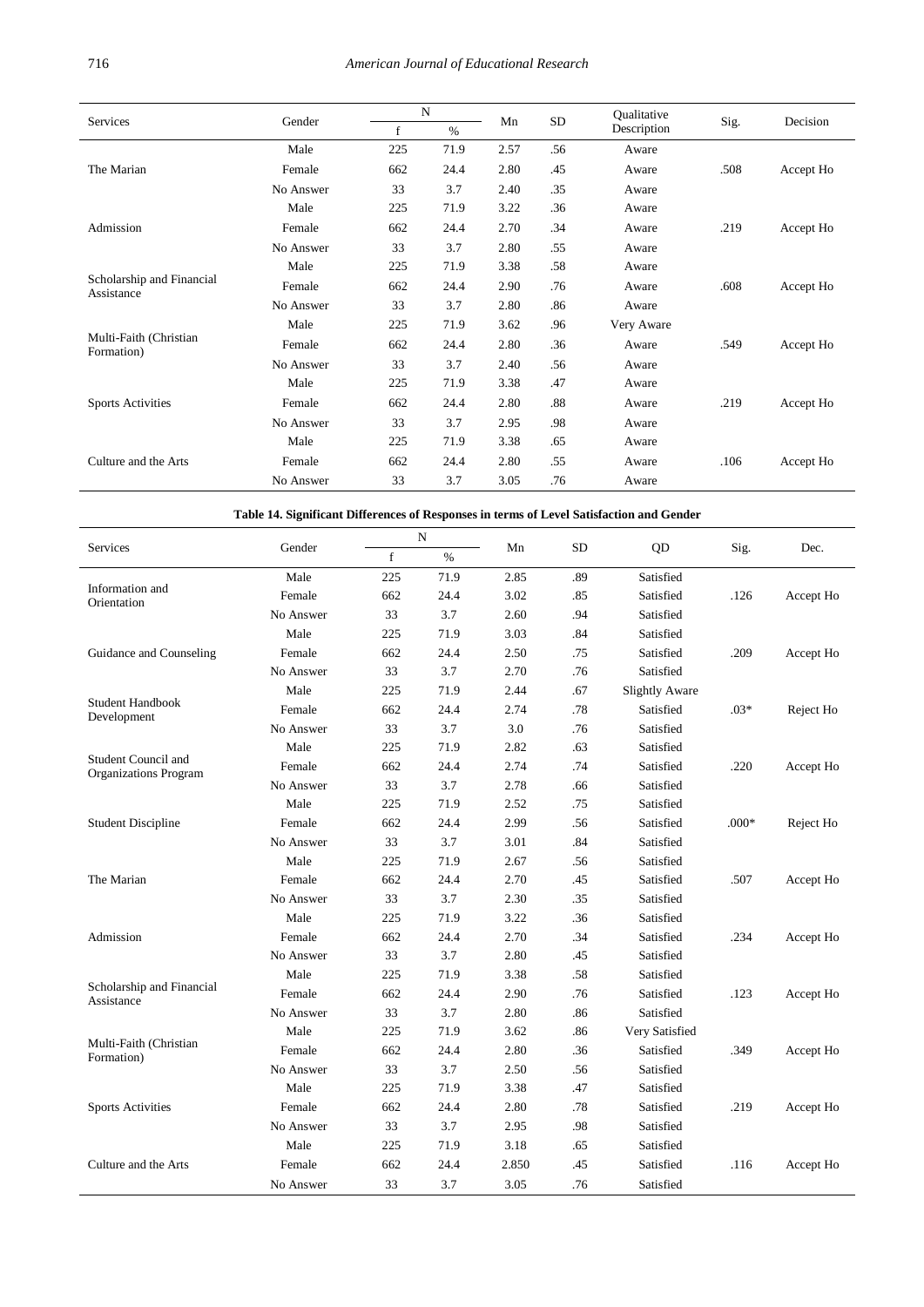**Table 15. Significant Differences of Responses when grouped according to School**

<span id="page-9-0"></span>

| School       |     | N    |      | Awareness |      |                   |      | Satisfaction |      |           |  |  |
|--------------|-----|------|------|-----------|------|-------------------|------|--------------|------|-----------|--|--|
|              |     | $\%$ | Mn   | OD        | Sig. | Dec.              | Mn   | OD           | Sig. | Dec.      |  |  |
| <b>SAB</b>   | 398 | 43.4 | 2.95 | Aware     |      | .322<br>Accept Ho | 2.88 | Satisfied    | .521 | Accept Ho |  |  |
| <b>SEAIT</b> | 123 | 13.4 | 2.88 | Aware     |      |                   | 2.97 | Satisfied    |      |           |  |  |
| <b>SHANS</b> | 225 | 24.4 | 3.03 | Aware     |      |                   | 3.01 | Satisfied    |      |           |  |  |
| <b>STEH</b>  | 174 | 18.9 | 2.90 | Aware     |      |                   | 2.95 | Satisfied    |      |           |  |  |

**Table 16. Significant Differences of Responses when grouped according to Year Level**

<span id="page-9-1"></span>

| Year Level   |     | N    |      | Awareness |      |           | Satisfaction |           |      |           |  |  |
|--------------|-----|------|------|-----------|------|-----------|--------------|-----------|------|-----------|--|--|
|              |     | %    | Mn   | OD        | Sig. | Dec.      | Mn           | OD        | Sig. | Dec.      |  |  |
| First        | 330 | 35.9 | 2.85 | Aware     |      |           | 2.95         | Satisfied |      |           |  |  |
| Second       | 472 | 51.3 | 3.02 | Aware     | .221 |           |              |           | 3.01 | Satisfied |  |  |
| Third        | 114 | 12.4 | 2.60 | Aware     |      | Accept Ho | 2.70         | Satisfied | .221 | Accept Ho |  |  |
| Fourth/Fifth | ⊿   | .4   | 2.9  | Aware     |      |           | 2.94         | Satisfied |      |           |  |  |

#### **3.3.2. Level Satisfaction and Gender**

Similarly, [Table 14](#page-8-0) above presents that based on the p-values computed, there were significant differences of the responses with regard to *student handbook development* (.04)and *student discipline* (Mn=.002)*.* Other p-values were all greater than .05 which indicates that there are no significant differences of responses on these students' services. This finding could mean that gender has no bearing in the way student responded except for the services on *student handbook development* (.03) and *student discipline* (Mn=.000)*.*

#### **3.3.3. Level of Awareness and Satisfaction when grouped according to School**

[Table 15](#page-9-0) and [Table 16](#page-9-1) show the level of awareness and satisfaction when grouped according to school and year level of the students.

#### **3.3.4. Level of Awareness and Satisfaction when grouped according to Year Level**

For both the level of awareness and satisfaction in the school and year level variables, all the computed p-values were greater than .05 indicating a no significant difference. These results implied that school and year level could not be considered as factors in the way students respond.

## **3.4. Proposed Programs to Improve the Delivery of Student Services**

Based on the findings of the study, there are many things needed to be addressed but the most important aspects could be the challenge on the: 1) accessibility of students to the schools' websites or online platforms; 2) students' social, emotional and mental health; 3) academic performance of students due to the impact of Covid-19 pandemic. With these, the researchers recommend the following:

- 1. Enhancement of SMU Online Support Services through the creation of one-stop shop website for student services;
- 2. Re-organization of the Student Study Group Program (SSGP) virtually; and
- 3. Employment of more professional guidance counsellors and/or train Senior Students or those major in Psychology and Guidance to be part of the counseling team.

#### **3.4.1. One-stop Shop Website for Student Services**

In most of the responses of student on the services presented, they claim great challenges in accessing the website or social media account/s of the office/s they were dealing with. Some problems were on the promptness of responses from the staff of the office being consulted, others were on the mobility of students to transfer from one site to another, there were also difficulties on the access of social media accounts like Messenger and Facebook due to their limited features and lastly, the confusion they had due to myriad of sites or social media accounts that they need to keep in mind.

With these, the creation of One-Stop-Shop website for student services is highly recommended and timely to solve the problems in connectivity. This could also really be helpful since CHED pronounced that *flexible learning is here to stay and no turning back to the ole full-packed face-to-face classes.*

This proposed webiste will contain all links that could provide students with what they needed from orientation and infomration services up to the getting of clearances and diploma or transcript of records. There will also be some add-on features like links about data privacy law, dangerous drug act, cyber libel and bullying provisions and the like. Other social media platforms which are popular are also included such as Facebook, Twitter, Messenger and YouTube. The students must have to login first before they could access to all the links provided in the proposed website.

Another possible feature that could be included in the porposed website is a link that could serve the students aytime of the day and night, "24 hours a day and 7 days a week" condition. This could seem contradict any reminder on "rest time" but the pandemic year had shown difficulties of connectivity from both teachers and students. In some cases, internet connection comes better at night or at the very early time in the morning. Teachers and staff may take turn or volunteer in manning this 24/7 link to address the needs of students. This could also be proposed as part of the extension program or outreach activities.

#### **3.4.2. Virtual Student Study Group Program (SSGP)**

During the face-to-face classes, SMU had this student study group program (SSGP) particularly for technical and hard science subjects like Mathematics, Calculus,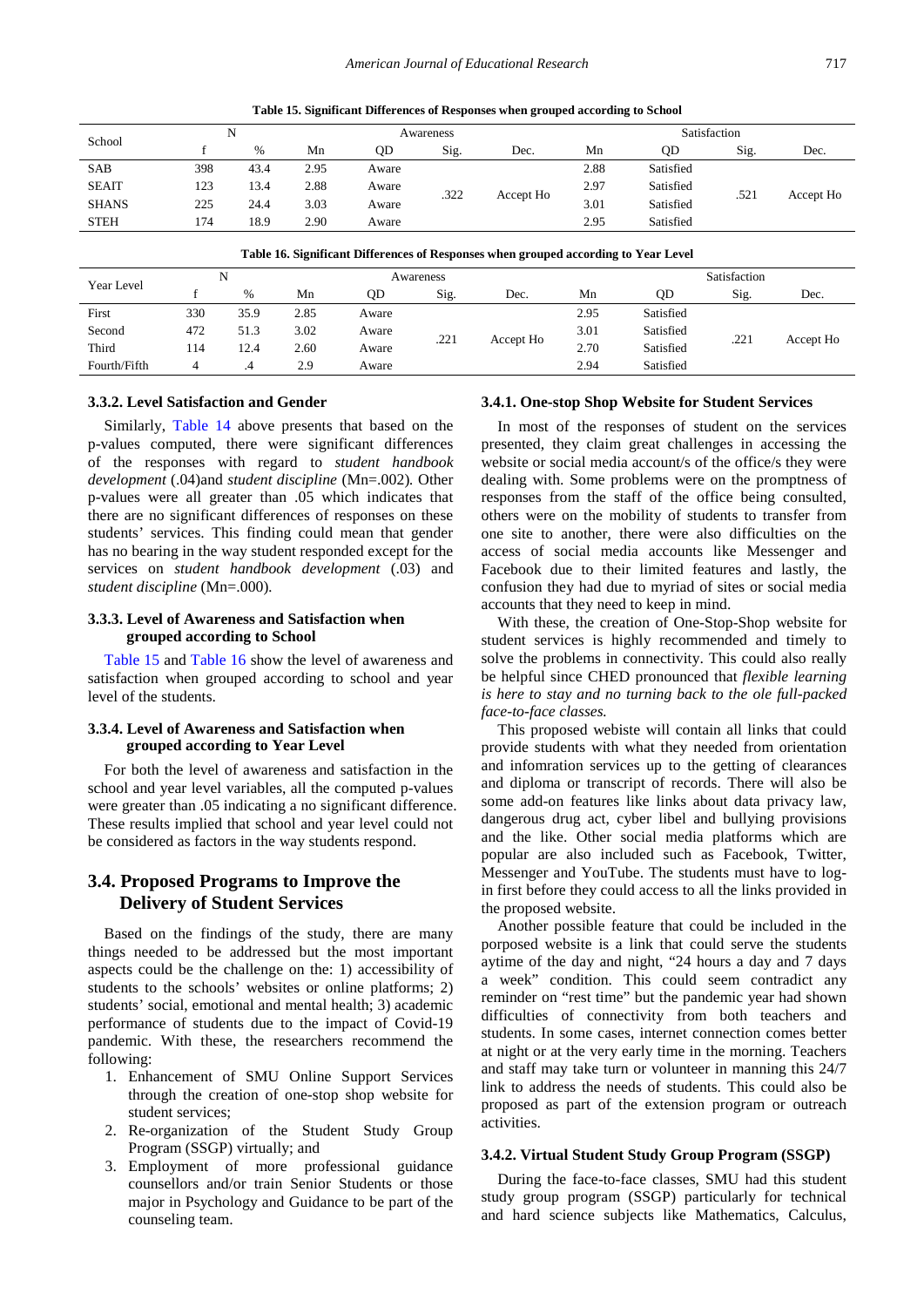Statistics, Physics, Chemistry and Biology. Sometimes English grammar, structures and phonetics are also being covered by volunteer students and teachers. In this time of pandemic, this program could also be revived virtually. Again, this program had started as an outreach activity for volunteer students as well as teachers who could spare their knowledge and time to tutor students with difficulties in their academic subjects.

This SSGP is outside the formal classroom thus it could be done during the free time of students or at scheduled virtual meetings on weekends. All volunteers may be given certificates, extension points and other incentives that could reciprocate their voluntary services to students. Academic or Curricular Organizations could be re-organized and be recognized since most of these organizations were formed to address academic concerns in their disciplines of field of interests.

#### **3.4.3. Guidance and Counselling Sessions**

Guidance and counseling are really critical and serious task; thus these must be handled by professionals. Based on CHED Memorandum regarding student services, the ideal ratio is 1:500, one counselor to serve five hundred students. The school had already complied in this requirement but this pandemic has brought new and unprecedented challenges and that the previous ratio may no longer be applicable. The study then proposes for the employ more professional counselors and/or train senior students or those major in Psychology and Guidance to be part of the counseling team.

Scheduled and unscheduled as well as group and individual virtual sessions are suggested focusing on mental health concerns, emotional aspects, coping strategies for virtual classes, financial problems, selfconfidence/esteem and the like. This can again rekindle the spirit of volunteerism for all Marian students, faculty and staff.

# **4. Conclusions and Recommendations**

## **4.1. Conclusions**

Based on the findings, the following conclusions were derived.

- 1. Generally, students were aware and satisfied on the services provided by the school except on the Student Handbook Development with mean score described as slightly satisfied. In all the services presented, students' responses vary from having totally no knowledge at all to very aware of these student services. Similarly, in terms of satisfaction, responses show that students are not satisfied to some services but are very appreciative to others.
- 2. Gender, School and Year Level were generally not considered as factors in the way student respond to the level of awareness and satisfaction except on the Student Handbook Development and Student Discipline. The crux of students' awareness and satisfaction rest on how the school could deliver the services faster, stress-free and at the most convenient possible way in the context of students.
- 3. The level of awareness and satisfaction of students vary when compared across the eleven identified student programs and services. Students were very aware and satisfied the most on multi-faith services (Christian Formation) and were slightly aware and satisfied the least on the student handbook development.
- 4. The Student Online Support Website can be part of the solutions to the many problems and challenges faced by students. This website shall contain all the important services and will take the concept of a "One – Stop Shop" where students can have all the necessary links and information without bothering to search for numerous links and internet sites offered by the university.

## **4.2. Recommendations**

Based on the conclusions, the following are recommended:

- 1. The Student Online Support Website is recommended for review and utilization.
- 2. The suggestions on the student study group program (SSGP) and activities of the guidance counseling team must be reviewed and acted upon as these are vital support systems for students amid the pandemic. These then should be institutionalized and must be embraced by all personnel in the university – academic and nonacademic, and from the top management down to the support office staff.

# **References**

- <span id="page-10-0"></span>[1] United Nations. *Education for all*. United Nations Publications. Available: https://academicimpact. un.org/ content/education-all.
- <span id="page-10-1"></span>[2] The World Bank. *Education for all*, 2014. Available: https://www.worldbank.org/en/topic/education/brief/education $for -11$ .
- <span id="page-10-2"></span>[3] Official Gazette Website: Available: https://www.officialgazette.gov.ph/constitutions/the-1987 constitution-of-the-republic-of-the-philippines/the-1987 constitution-of-the-republic-of-the-philippines-article-xiv/.
- <span id="page-10-3"></span>[4] Maligalig, D., Caoli-Rodriguez, R., Martinez, A., & Cuevas, S. *Education outcomes in the Philippines. Mandaluyong*: Asian Development Bank, 2010.
- <span id="page-10-4"></span>[5] Sharma, D. Education World Website. Available: https:// www.educationworld.in/the-importance-of-school-education-inchild-development/.
- <span id="page-10-5"></span>[6] Wilson, M. Student Services. State University Website. Available: https://education.state university.com/.
- <span id="page-10-6"></span>[7] American Council on Education. *The student personnel point of view*. Washington DC: American Council on Education, 1973.
- <span id="page-10-7"></span>[8] Commission on Higher Education. *Enhanced policies and guidelines on student affairs and services*, 2013. Available: https://ched.gov.ph/wp-content/uploads/2017/10/CMO-No.09 s2013.pdf.
- <span id="page-10-8"></span>[9] Department of Education. Center for Students and Co-Curricular Affairs. Department of Education, Philippines.
- <span id="page-10-9"></span>[10] Department of Health (DOH) (2020). *COVID-19 FAQS*. https:// www. doh. gov.ph/ COVID19/ FAQs#:~: text= The%20novel%20coronavirus%20is%20a,COVID%2D19%20vir us.
- <span id="page-10-10"></span>[11] Lili, C. & Lalani, F. The COVID-19 pandemic has changed education forever. This is how, 2020. Available: https://www.weforum.org/agenda/2020/04/coronavirus-educationglobal-covid19-online-digital-learning/.